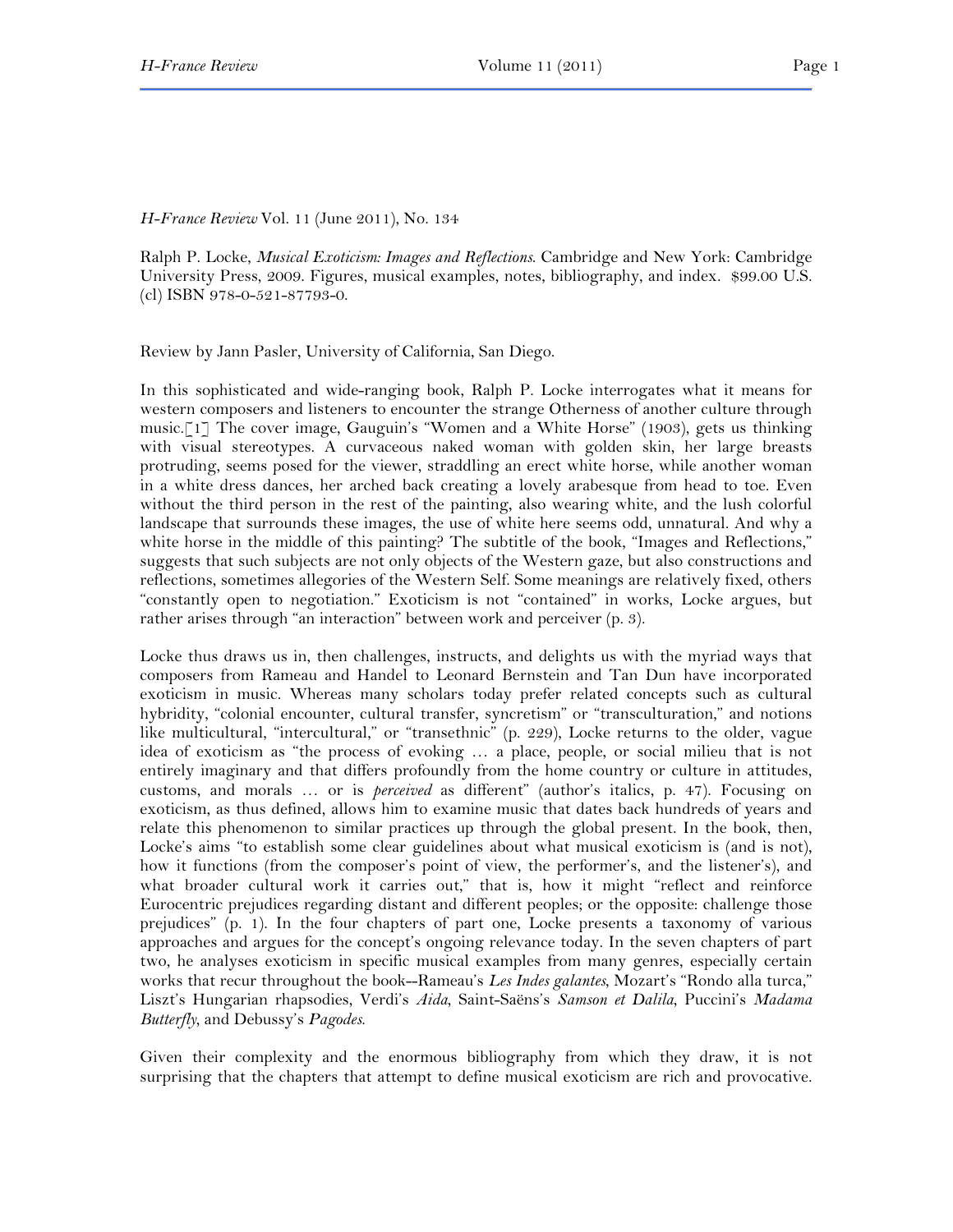Locke carefully considers the work of contemporaries such as Jonathan Bellman, Jean-Pierre Bartoli, and Tim Taylor, among others.[2] Importantly,

he distinguishes the exotic from the Oriental, as conceived by Edward Said, but also returns to this concept in discussing Orientalist opera in chapter eight. When addressing objections to musical exoticism, however, Locke strangely concentrates on German scholars, although Germany historically had a small empire and a culture devoted to musical autonomy and the German classical heritage. Had Locke included more ethnomusicology in his study, Erich Hornbostel's perspectives could have balanced those of Heinrich Schenker, who probably knew very little about the Arabic, Japanese, and Turkish songs which he belittled. Giving prominent attention to the opinions of Carl Dahlhaus is equally problematic, as the Berlin musicologist's focus on musical pitch as indicator of the exotic was perhaps, as Locke suggests, "shaped by Schoenberg's version of modernism" (p. 49) rather than any real interest in the genre.

In examining "the extent and nature of the borrowing" (p. 32) as well as the expressive and ideological ends it may have served, Locke comes up with two models. His "Exotic Style Only" paradigm, or "just-the-notes" approach (p. 56), describes music that has conventionally been considered exotic because of "specific musical signifiers of Otherness" (p. 48)--scales and harmonies other than major-minor, "intense chromaticism," static harmonies, distinctive rhythmic or melodic patterns associated with foreign cultures, monotone singing, melodic ornaments, unusual instrumental timbres, and other such emblems of difference (pp. 51-54). Readers will also want to consult Bartoli's recent work that throws into question the pentatonicism and whole-tone (if not also the octatonic) scales favored by modern composers such as Debussy and Stravinsky as well as, implicitly, the scholarly industry that has developed around their use (pp. 236-238).[3]

Wishing to include music that portrays exotic locales without using foreign musical devices, Locke also proposes a second category, the "All the Music in Full Context" or "Full-Context" paradigm. This refers to not only opera's use of costumes and decor, but also musical binarisms expressing various forms of Self and Other, near and far, real and fictive. Locke also considers how "exotic musical works reinforce, engage creatively with, or possibly even undermine [such] binaristic categories" (p. 72). In other words, "what makes a work more or less powerful and more or less nuanced often has to do with its handling of stereotypes" (p. 81). Moreover, "what the chosen musical materials were intended to signify, in context, and what they have meant to audiences and critics" could change over the years (pp. 46-47).

Most of part two concerns these two forms of musical exoticism. Insightful analyses of works such as *Belshazzar*, the Babylonian tyrant Handel portrays semi-comically, allow the reader to reflect on why such subjects were chosen, what they may have meant to contemporary audiences, and why we might want to hear then again today. Unpacking the four contemporary societies represented musically in Rameau's *Les Indes Galantes*, he tells us about the Native American dance inspired by a tribe from Louisiana who Rameau once saw perform in Paris in 1728. One of the strongest aspects of the book is the extended discussion of "Turkish exoticism" (pp.110-26), inspired by the percussion instruments of the Turkish Janissary troops. Locke includes illustrations and a table of its characteristics, c. 1750-1830, before analyzing Mozart's use of it in detail.

Particularly fascinating are Liszt's Hungarian rhapsodies as they point to the role that gypsies or Roma have long played in eastern European musical life and a style that, despite its difference, had also "absorbed central features of Western music" (p. 147). Locke proposes an apt description of them as "internal outsiders," a characterization also appropriate for composers such as Saint-Saëns who frequently lived abroad. Liszt himself used the word "exotic" to describe gypsies' improvised music. Locke cites Liszt's criticism of Schubert's gypsy adaptations,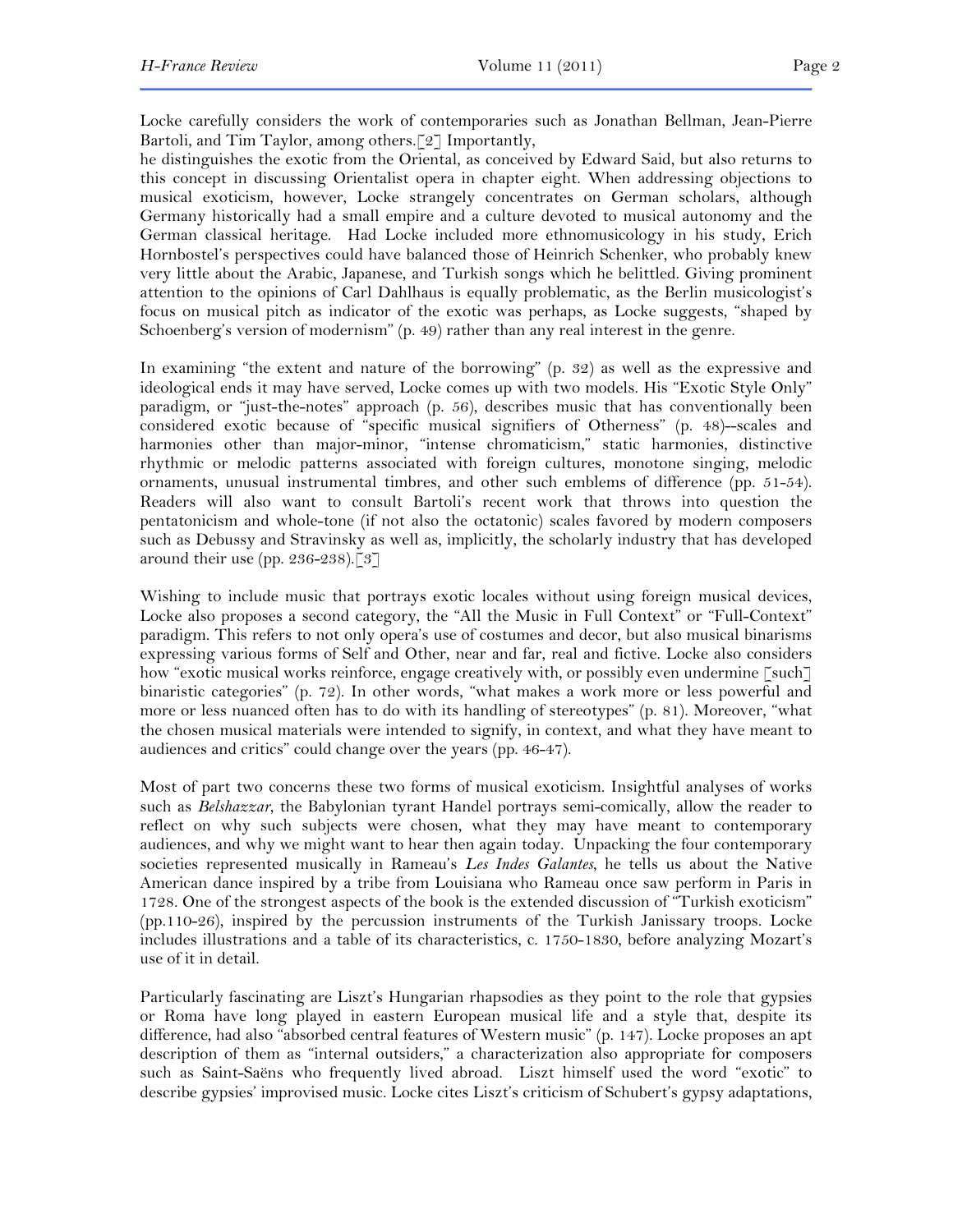and ponders why he named his own gypsy-inspired Rhapsodies "Hungarian" and not "Hungarian-Gypsy," Locke's preferred nomenclature. Gypsies return in the next chapter as operatic characters in Verdi and Bizet, especially with a new reading of Carmen. Locke also warns against too-obvious referentiality, such as in Meyerbeer's *L'Africaine* in which subsequent revisions transported a story, originally set on the Niger River in West Africa, to India and later, Madagascar.

When it comes to empire and its presence in Western opera, Locke notes that most had a similar plot--the "quest romance" of a Westerner abroad, complicated by a romantic triangle. *Madama Butterfly* and Bizet's *Les Pêcheurs des perles* are the main focus of this chapter but, to understand the complexities of semiotic possibilities in such operas, the reader should also take a look at Locke's prize-winning article, "*Aida* and Nine Readings of Empire."[4] As for the press rarely discussing politics or colonialism in reviewing such works (p. 179), this is basically true. However, contemporary events often underlie the choice of what works were put on stage, particularly in a related genre not examined here, "exotic spectacles." Politics frequently provided the grist for wildly popular urban entertainment, such as *Michel Strogoff* in the 1880s and 1890s, as Russia was becoming an important imperial power, or *Au Dahomey* in the early 1890s, during imperialist conflict there just before domination and colonization.[5]

In the last chapters, Locke shows continuity with earlier decades even though, "since the 1950s, self-defined 'serious' composers who were born and raised in the United States and Europe… have tended to avoid straightforward evocations of the exotic" (p. 284). Here he proposes three more categories: Submerged Exoticism, Transcultural Composing or Absorbed Exoticism (with its "loss of the exotic aura" [p. 217]), and Overt Exoticism. The first refers to the use of musical materials previously considered exotic, but not used to evoke exotic references, for example, the presence of arabesque-like melodies in Debussy's music and the octatonic scale, previously associated with Russianness, but no longer explicitly referential in Stravinsky's neoclassical works (p. 236). Submerged Exoticism also describes exotic references removed or downplayed, such as Jolivet's sub-Saharan-inspired *Equatoriales,* whose title the composer later changed, and Milhaud's *La Création* which, despite its jazz influences, was originally composed as a ballet about the creation myths of tribal Africans (pp. 237, 243).

In contrast, transcultural composing involves blending, interweaving, or merging western musical elements with those of the "distant Other" (p. 228). Such a process may have developed from a more heightened awareness of the value of non-Western music. In an essay on "taste," Debussy once inverted the conventional notion of "noise" or "un bruit barbare," commonly used to describe how non-Western music often sounded to European ears, in contrasting "our" music with the sophisticated counterpoint of Javanese music.<sup>[6]</sup> Reacting against the notion of "escape through sound," Debussy sought to expand the western musical language by adapting exotic elements as part of his own language. Here the discussion would have benefited from comparing the transcultural composing of Debussy with that of earlier composers who shared this purpose. At the end of the book, the short reference to David Fanshawe's *African Sanctus*, with its juxtaposition of African ritual music and Catholic Mass, and other such examples of transcultural composing plant the seeds of another, future volume.

Alongside the subtle relationships to exotic materials in some modernist music, Locke also finds Overt Exoticism throughout the twentieth century, such as in Soviet era nationalist music, light orchestral music, popular song, film, and musical theater. Lyrics and images complement these analyses, such as a caricature of the Black Birds performing at the Moulin Rouge in 1929 and photographs from the original Broadway production of *West Side Story*. One of the most insightful analyses comes from Locke's discussion of Bernstein's "evenhanded portrayal of the rival ethnic groups," perhaps equally unfamiliar to most American audiences, with both groups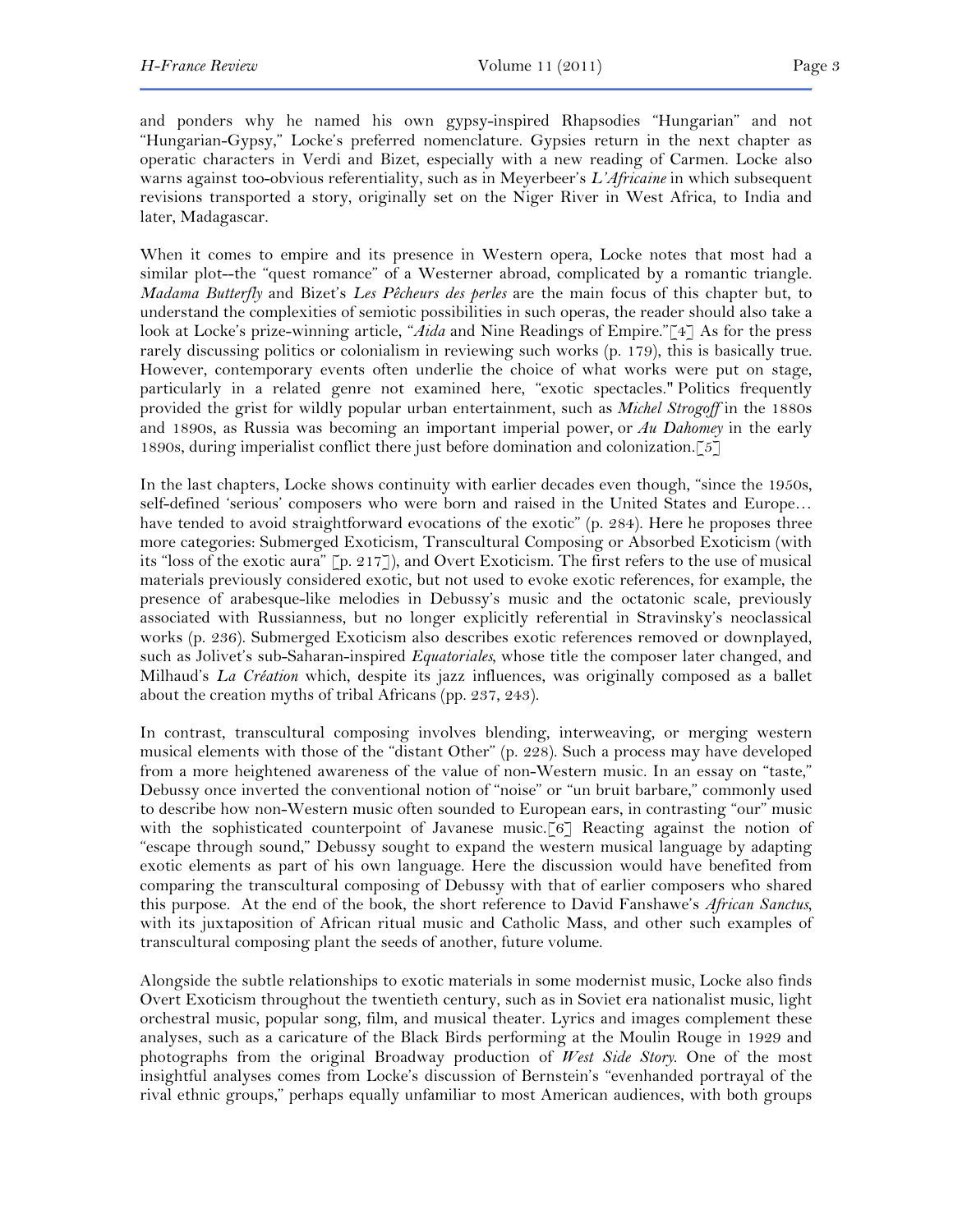singing "identical" music and dancing the Mambo. Does this signal the "death of exoticism" and the "birth of a multiracial, multiethnic, mutually tolerant society," he asks, or at least "plant the seed of that better world" (p. 275)?

Where Locke's definitions run into problems are in the discussion of nationalism and the conflation of exotic and folk traditions, in part because the thorny issue of race is not really addressed. Locke builds on Herder's overarching notion of exoticism (p. 109) and suggests that a composer's "overt use of folk-like tunes such as tourist might have expected to hear" constitutes exoticism, even if the borrowed source was a popular song of the time (p. 72). Likewise, Mendelssohn's "Italian" Symphony is exotic because "we are expected to think of Italy as a locale in which the dancing is understood as taking place" (p. 73). But what if the music does not evoke Italy for the listener? And can Italy ever really be exotic for French listeners, especially since so many artists and musicians lived and worked there during their Prix de Rome years? Is the "will to represent" or the "will to evoke" (p. 74) really sufficient to mark a work as exotic? If the "rural villages of Poland must have seemed exotic indeed to the highly refined Chopin" (p. 75) who spent a summer vacation there, where is the line between exotic and nationalist, or between auto-exoticism and nationalism? If the associations of race with national identity had been more explored, then the connections to Italy and the meanings associated with the folk song movement throughout the west might have argued for excluding this genre as exotic.[7] Moreover, even if in many literary works, "the basic category of Other applies to women," this does not mean that the word exotic should also be applied to gender (pp. 82, 273).

Because it may provide for "some degree of reciprocity between the two cultures in question," Locke's choice of the word "transcultural" begs certain questions (pp. 66, 106). How do people in foreign cultures respond to depictions of themselves as exotic Others? And, perhaps even more important today, how does the Other look at us? What does it mean for non-Westerners to adapt Western music and Western instruments for their own uses, especially the electric guitar, and why do we tend to call their assimilation of Western traditions modern, as if this is a neutral process, instead of exotic or "reverse exoticism," as Locke suggests (p. 66)? Locke's analysis of Tan Dun's music points to ironies--his adaptation of western musical conventions led subsequently to his incorporation of Japanese instruments. If, in non-westerners' affection for such forms as hip-hop, theirs is an "ignorant exoticism" (p. 67), can't the same be said of most Western composers' exoticism, at least before the twentieth century? Since exoticism has been a "defining force in the growth and elaboration of Western art music" (p. 2), we need to understand much more about it in the rest of the world, also characterized by migrations and interculturalism.

One of *Musical Exoticism's* many strengths is that it takes on the risk of defending what Appiah has called the "necessary and inevitable part of cultural contact" (p. 41) and gives us many new reasons to appreciate this music. With its subtlety and wide-ranging analyses, music lovers will find many occasions here for fruitful "reflection."

## NOTES

[1] See also his earlier book, Ralph P. Locke, *Music, Musicians, and the Saint-Simonians* (Chicago, Ill.: University of Chicago Press, 1986); also translated as: *Les Saint-Simoniens et la musique* (Liège: Mardaga, 1992).

[2] Jonathan Bellman, ed., *The Exotic in Western Music* (Boston, Mass.: Northeastern University Press, 1998); Jean-Pierre Bartoli, "L'Orientalisme dans le musique française du XIXe siècle,"